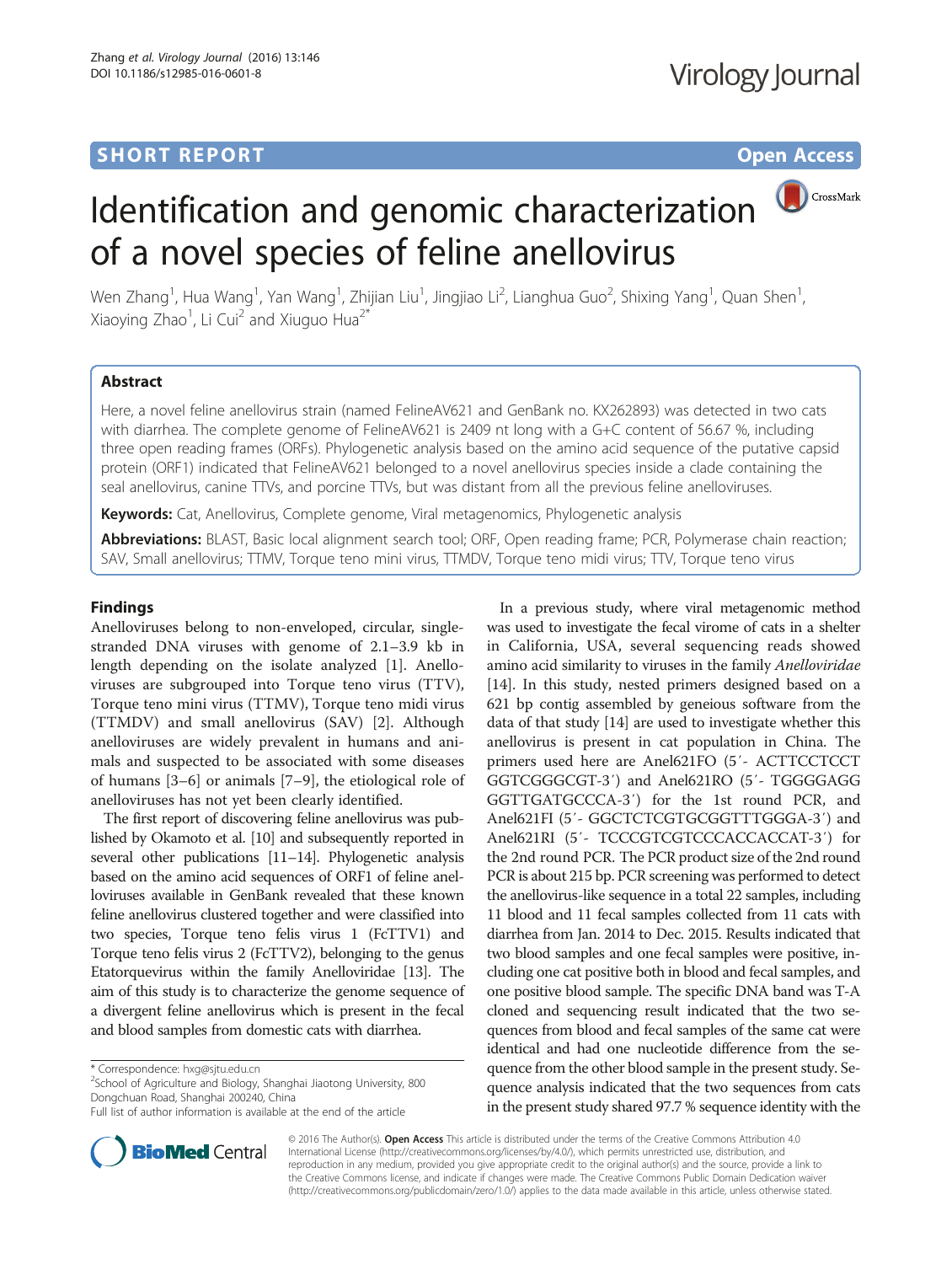<span id="page-1-0"></span>

sequences from the California cats [\[14\]](#page-2-0), with five different nt over the 215 bp sequence fragment.

To sequence the entire genome of the feline anellovirus, the viral nucleic acid was extracted form one of the cat the blood samples. Circular viral DNA molecules were preferentially amplified by rolling circle amplification (RCA) using random hexamer primers and the Illustra TempliPhi amplification kit (GE Healthcare). Outwardly pointing specific PCR primers FelAVF (5′- ATGCTCAACACCACAAACGC-3′) and FelAVR (5′- TGTAATCCCAAACCGCACGA-3′) were designed from the viral metagenomic sequence [[14\]](#page-2-0) and then used to amplify the small circular genomes by inverse PCR. The PCR products were then sequenced by primer walking and Sanger sequencing.

Sequencing results indicated that the complete genome of the feline anellovirus strain (named FelineAV621 and GenBank no. KX262893) was 2409 nt long, with a G+C content of 56.67 %. The genome organization of FelineAV621 is consistent with that of other anelloviruses,



Anelloviridae. The newly discovered feline anellovirus is indicated by a diamond shape. The host is indicated in animal profiles and GenBank accession numbers are shown